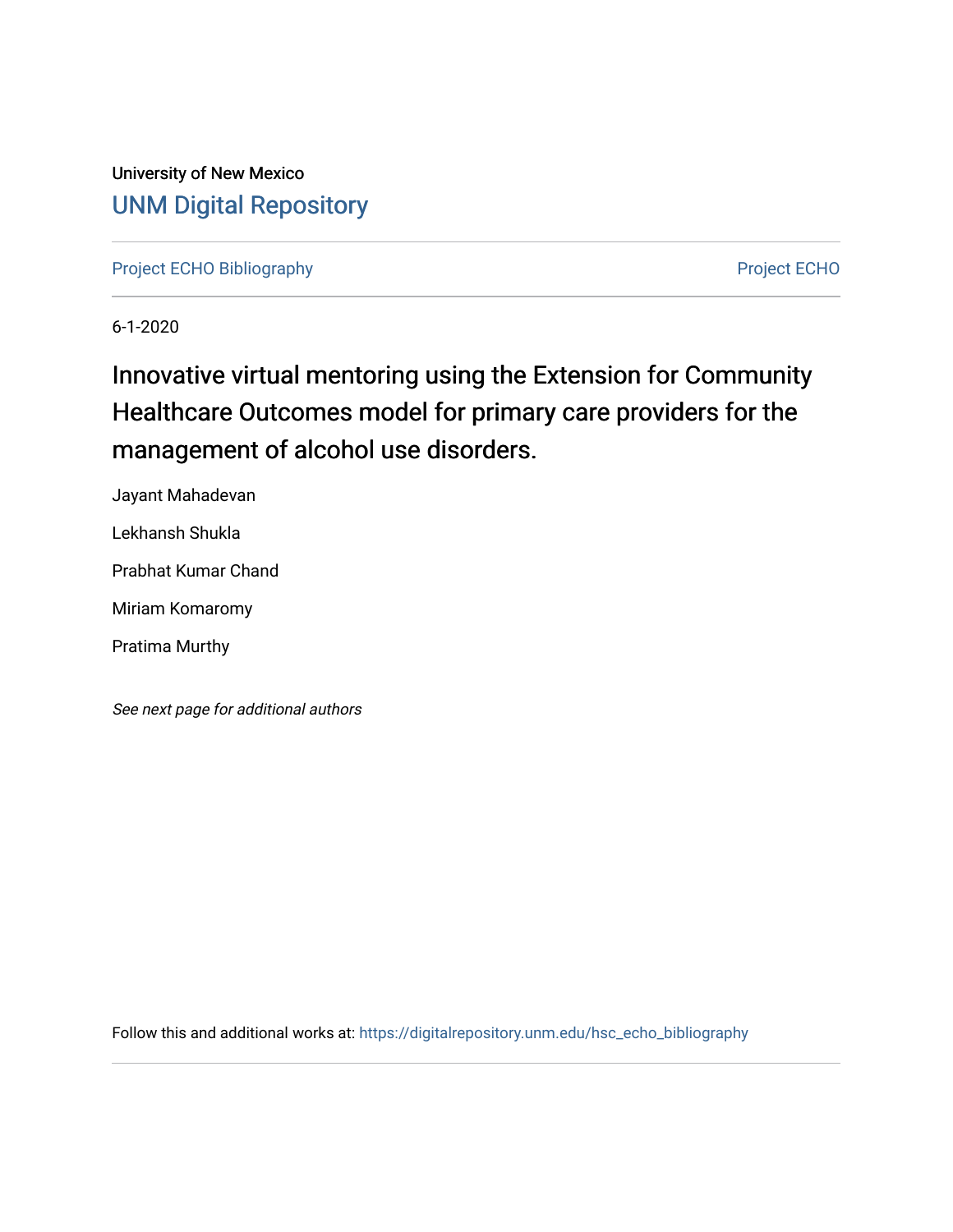### Authors

Jayant Mahadevan, Lekhansh Shukla, Prabhat Kumar Chand, Miriam Komaromy, Pratima Murthy, and Sanjeev Arora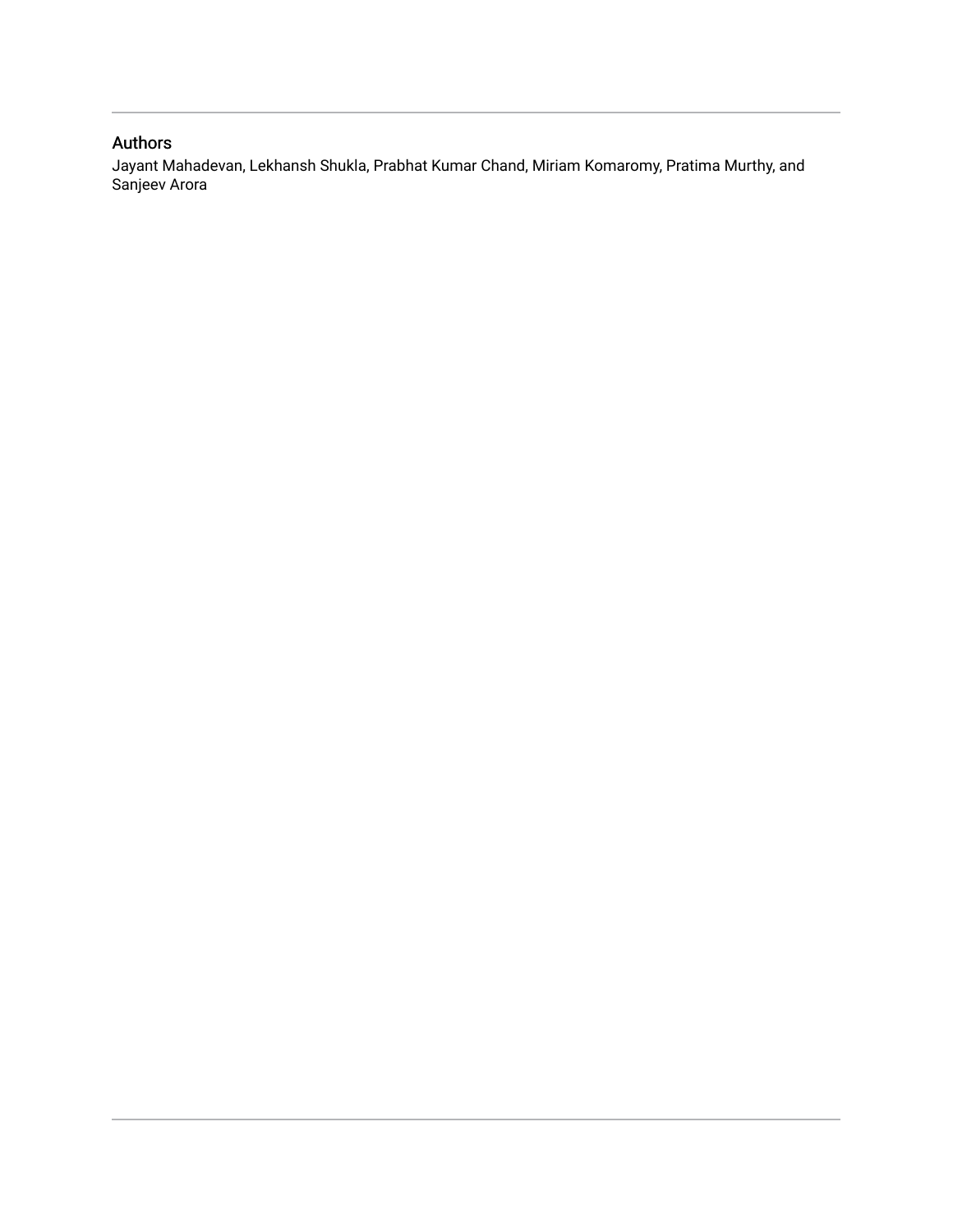

## Innovative virtual mentoring using the Extension for Community Healthcare Outcomes model for primary care providers for the management of alcohol use disorders

Jayant Mahadevan<sup>1</sup>, Lekhansh Shukla<sup>1</sup>, Prabhat Kumar Chand<sup>1</sup>, Miriam Komaromy<sup>2</sup>, Pratima Murthy<sup>1</sup> & Sanjeev Arora3

*1 Department of Psychiatry, National Institute of Mental Health and Neurosciences, Bengaluru, Karnataka, India, 2 Grayken Center for Addiction, Boston Medical Center, Boston, Massachusetts& 3 Department of Internal Medicine, Division of Gastroenterology, University of New Mexico Health Sciences Center, Albuquerque, USA*

Received October 4, 2018

**The number of experts available for the management of alcohol use disorders (AUDs) in rural and underserved areas in India is limited. In this study, a blended training programme was conducted for 26 primary care providers (PCPs) from nine districts of Bihar, in best practices for the management of AUDs. A two weeks on-site training was followed by fortnightly online tele-Extension for Community Healthcare Outcomes (ECHO) clinics for six months using the 'Hub and Spokes' ECHO model, accessible through internet-enabled smartphones. A questionnaire administered at baseline and after six months assessed changes in the PCPs compliance with principles of AUD management. Significant improvements were noted in compliance to principles in the management of AUDs based on self-report. Over the six months period 2695 individuals were screened, of whom 832 (30.8%) had an AUD Identification Test score of more than 16, indicating harmful use or dependence. The PCPs reported retaining 49.1 per cent of the cases for at least one follow up and needed to refer only 80 (3%) cases to specialists for further management. The ECHO model was found to be effective in training PCPs to provide quality healthcare. To confirm these findings, it needs to be tested in a large number of PCPs with a robust study design.** 

**Key words** Alcohol use disorders - capacity building - primary care providers - Project ECHO - telementoring - virtual knowledge network

Alcohol use disorders (AUDs) are a major health and social problem in India<sup>1</sup>. In the State of Bihar, 28.9 per cent of men in the age group of 15 to 49 yr reported alcohol use in 20152 . Addiction treatment facilities staffed by primary care providers (PCPs), nonspecialist doctors and counsellors, were established at the district level in Bihar in 20163 . In low- and middleincome countries, PCPs are often overburdened with

the implementation of several national programmes, in addition to routine clinical and administrative responsibilities<sup>4</sup>. This results in a limited amount of time dedicated to clinical practice and acquisition of new skills<sup>5</sup>. Given these constraints and a lack of training in the effective management of AUDs, health professionals often do not provide care for these patients. Due to this felt need, we adapted an existing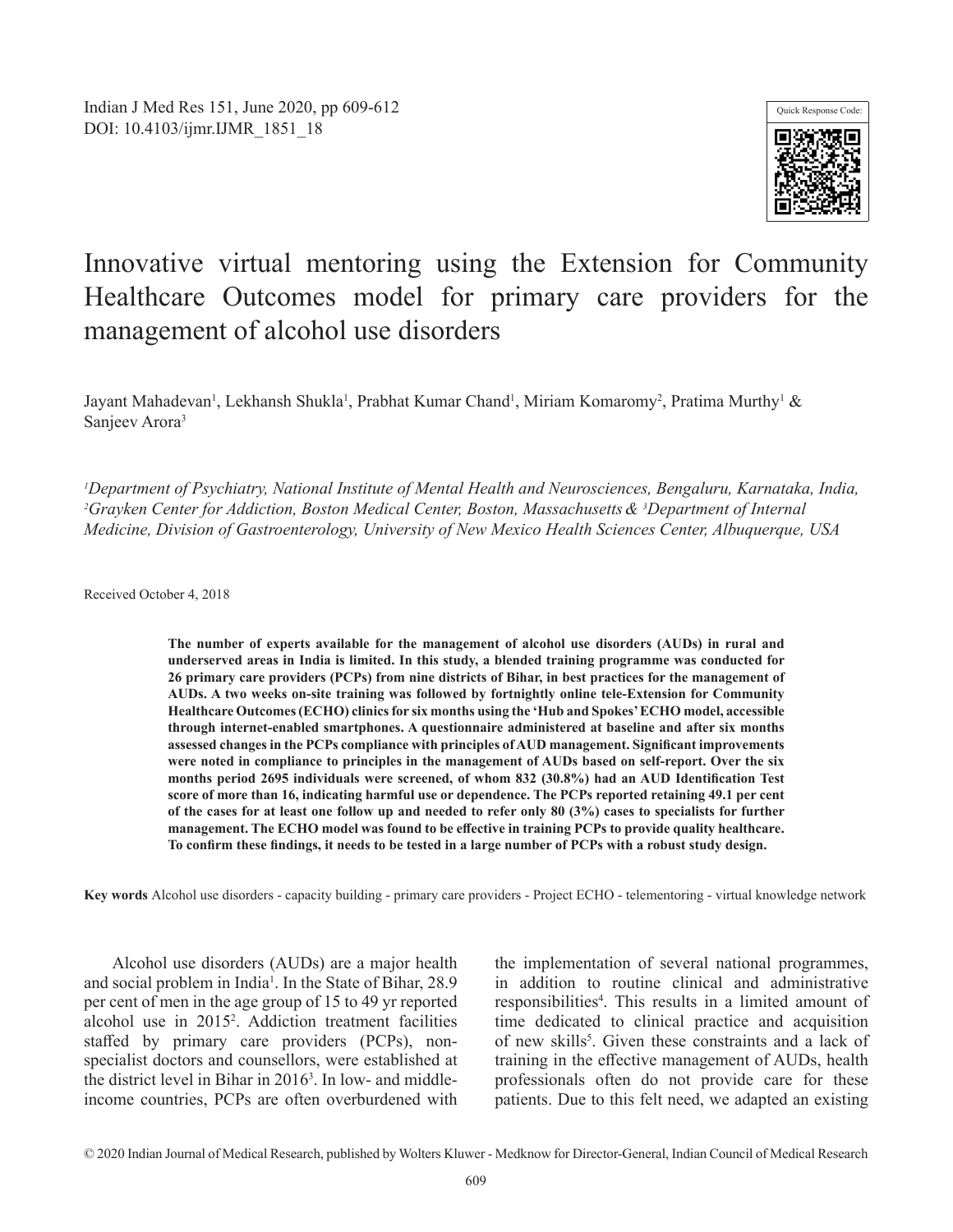model, Project Extension for Community Healthcare Outcomes (ECHO)<sup>6</sup> which has demonstrated successful outcomes globally in the management of hepatitis  $C^7$ , chronic pain, dementia and substance use disorders  $(SUDs)^{8-11}$ . The ECHO model has also been piloted in India to train physicians to manage cancer, liver disease and SUDs<sup>12-14</sup>. Although much is known about the kind of training modules and its impact on the competence of PCPs, there is less information available about the profile of patients seen by the trained PCPs and the management of these patients<sup>15</sup>, particularly in the Indian setup. The objective of the present study was to document the change in compliance to established principles of the management of AUDs before and after the blended training modification of the ECHO model. Further, the profile of patients treated by the PCPs was also studied.

The study was conducted by the department of Psychiatry, National Institute of Mental Health and Neurosciences (NIMHANS), Bengaluru, India, with prior approval from the Institutional Ethics Committee.

A total of 26 PCPs (17 doctors and 9 counsellors) from across nine districts of Bihar were nominated by the State Health Society. They attended the first component of the blended training, a 15-days onsite sensitization programme. A booklet with simple training algorithms was also developed and subsequently disseminated in the local language to all PCPs. This was followed by six months of fortnightly telementoring sessions from March to September 2016. Fourteen online NIMHANS tele-ECHO clinics were conducted, linking PCPs who joined from their workplaces (Spokes) with the multidisciplinary specialists at NIMHANS (Hub) using a cloud-based multipoint videoconferencing application on their smartphones or laptops. Each clinic consisted of case presentations by the PCPs to the Hub team which provided recommendations on best practices in the management of their patients. The objective was to improve skills in case formulation, management and self-efficacy. Each clinic would end with a brief didactic delivered by an expert in the area of addiction and co-morbid illnesses.

Twenty PCPs (14 doctors and 6 counsellors) participated in at least one NIMHANS tele-ECHO clinic. The total number of instances of participation was 137 constituting a total of 274 h. A total of 50 patient summaries were discussed. The mean number of tele-clinics attended by each member of

the group was five, while the average attendance per tele-clinic was 10. Eight PCPs (6 doctors and 2 counsellors) attended more than 75 per cent of the online sessions, presented more than four cases, scored more than 80 per cent in an online evaluation and were awarded a certificate of competence. The reasons for dropout were mainly because most of the PCPs were assigned other responsibilities and hence could not attend the online component of the programme. The telementoring sessions were supplemented with an internet message-based handholding, for day-to-day management dilemmas using a social networking application (WhatsApp). The common queries were about the dosing of medications, management of common medical problems and handling uncooperative patients. The answers were provided by the members of the Hub team. A total of 20 of the 26 PCPs used the internet messaging service and all of them perceived this as extremely useful support. While the utility of this component was not systematically evaluated, other studies have found it useful to facilitate service delivery, particularly in developing countries<sup>16</sup>. The PCPs reported that online components of the training programme were overall responsible for an average of 72 per cent of the total learning gained from the blended training. Data analysis was done using IBM SPSS Statistics version 23.0 (IBM Corp., Armonk, NY, USA).

As a part of the programme evaluation, a set of 14 positively weighted first-person statements were framed to estimate the compliance of PCPs to principles of assessment and delivery of brief interventions for AUDs. These were administered at baseline prior to the virtual telementoring and at the end of the programme. The statements were based on the 5A's model - Ask, Advise, Assess, Assist and Arrange, which has been used in primary care for smoking cessation<sup>17</sup> and alcohol and other SUDs<sup>18</sup>. This approach for evaluating PCPs competence has been used earlier also in our centre<sup>14</sup>. The responses were collected online and anonymously.

There were significant improvements with regard to compliance with established principles for the management of AUDs as reported by the participants. This was evidenced by an increase in median scores for individual statements as well as the median total score, which increased from 41.0 to 65.0 (Table). This was similar to the findings from most other studies which have evaluated the ECHO programme<sup>15,19</sup>.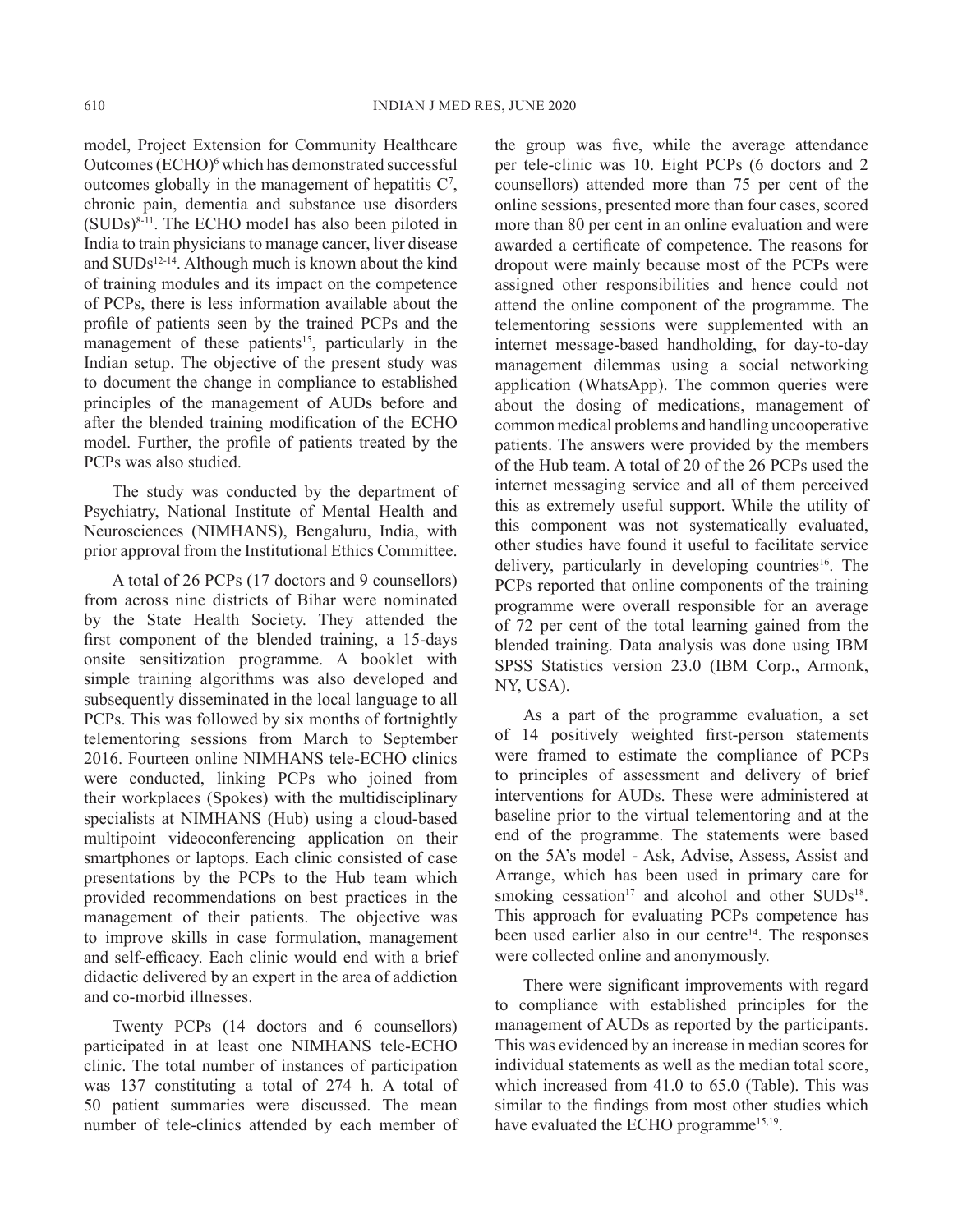**Table.** Self-reported change in compliance to evaluation and management principles in alcohol use disorders before and after online

| training $(n=16)$<br>Questions to trainees<br>(1=never, 2=less than half the time, 3=about half the<br>time, $4$ =usually, $5$ =always)                       | Median (IQR)                                 |                                             | $\overline{P}$ |
|---------------------------------------------------------------------------------------------------------------------------------------------------------------|----------------------------------------------|---------------------------------------------|----------------|
|                                                                                                                                                               | Before NIMHANS ECHO<br>virtual telementoring | After NIMHANS ECHO<br>virtual telementoring |                |
| I ask my patients whether they use alcohol                                                                                                                    | 4.0(1.5)                                     | 5.0(1.0)                                    | 0.009          |
| I ask about the amount, duration of use, frequency and<br>reason for using alcohol                                                                            | 4.0(2.0)                                     | 5.0(0.5)                                    | 0.002          |
| I ask about the knowledge of alcohol related harm                                                                                                             | 4.0(1.0)                                     | 5.0(0.0)                                    | 0.001          |
| I assess the user's willingness to quit                                                                                                                       | 3.0(2.0)                                     | 5.0(1.0)                                    | 0.001          |
| I order liver function tests in cases of heavy alcohol use <sup>#</sup>                                                                                       | 4.0(2.0)                                     | 5.0(0.0)                                    | 0.001          |
| I discuss the risks of alcohol use                                                                                                                            | 4.0(2.0)                                     | 5.0(1.0)                                    | 0.01           |
| I discuss about why quitting is personally relevant                                                                                                           | 2.0(3.0)                                     | 5.0(0.5)                                    | < 0.001        |
| I advise to quit                                                                                                                                              | 4.0(1.5)                                     | 5.0(0.5)                                    | 0.013          |
| I highlight the benefit of quitting                                                                                                                           | 4.0(2.0)                                     | 5.0(0.0)                                    | 0.004          |
| I counsel about the harmful effect of continuing alcohol                                                                                                      | 4.0(2.0)                                     | 5.0(1.0)                                    | 0.001          |
| I assist by identifying and helping to handle trigger or<br>situation that trigger alcohol use                                                                | 1.0(1.0)                                     | 5.0(1.0)                                    | < 0.001        |
| I assist by prescribing detoxification <sup>#</sup>                                                                                                           | 1.0(2.0)                                     | 5.0(1.0)                                    | 0.001          |
| I assist by prescribing anti-craving drugs <sup>#</sup>                                                                                                       | 1.0(1.5)                                     | 4.0(2.0)                                    | 0.001          |
| During follow up visits, I ask about alcohol use                                                                                                              | 2.0(3.0)                                     | 5.0(0.0)                                    | < 0.001        |
| Total score                                                                                                                                                   | 41.0(12.0)                                   | 65.0(5.0)                                   | < 0.001        |
| #Answered by doctors. ECHO, Extension for Community Healthcare Outcomes; IQR, interquartile range. Wilcoxon signed-rank test<br>used for paired ordinal data. |                                              |                                             |                |

nine district centres over a period of six months. Of these, 832 (30.8%) were found to have an AUD Identification Test (AUDIT) score >16, indicating harmful use or dependence. The information on AUDIT scores of the remaining individuals was not available. A total of 536 patients (19.8%) were admitted as inpatients and received detoxification in the hospital and 80 (3%) patients required referral to a higher centre. Three hundred and fifty eight (13.2%) patients were prescribed some form of longterm pharmacotherapy for AUDs and no deaths were reported. During this period, 581 (21.5%) patients who reported to the district centres for treatment were also using other substances (in addition to alcohol and tobacco). Overall, 1336 patients returned for at least one follow up visit, indicating a crude follow up rate of 49.1 per cent. This was based on the monthly report by the PCPs.

A total of 2695 individuals were screened at the

During the training, participants reported clinical challenges (difficulties in dealing with clients with other substance use and mental health issues), technological (difficulty in access to high-speed internet connectivity) and other challenges such as lack of time on account of their busy schedule and being able to sustain interest over the course of the training. As a response to the clinical challenges, a reorientation of the curriculum was required. Topics such as management of other SUDs (like benzodiazepine use disorders), methanol poisoning and common mental disorders (like depression and anxiety) were added.

The strength of the present study was that it tested out a relatively new service delivery model in India (*i.e*., ECHO Hub and Spokes model) in which specialized addiction care could be delivered to underserved patients by telementoring local PCPs. It provided an impetus to create a network of local experts who could provide quality care in remote areas.

There were many limitations that required to be overcome in future studies. The overall number of PCPs trained in this programme was small and might limit the generalizability. The dropout rate among PCPs was high which was due to their other duties and responsibilities. There were no objective measures for evaluating theoretical and practical knowledge and